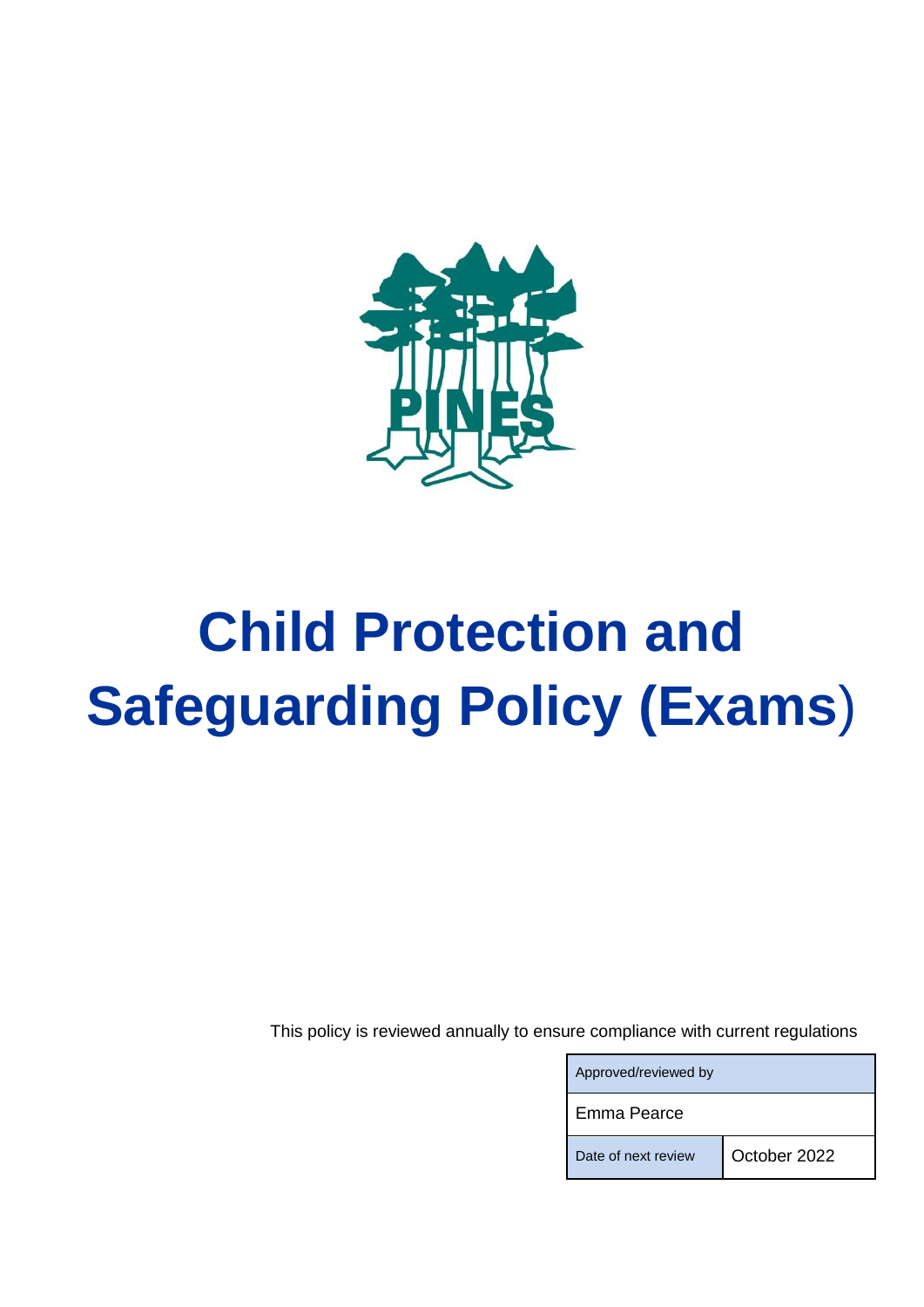# **Purpose of the policy**

This policy details how The Pine School, in relation to the management, administration and conducting of examinations and assessments, ensures that the moral and statutory responsibility to safeguard and promote the welfare of children is met.

The policy also details how staff are trained and supported to be alert to, and report, the signs of abuse and neglect and how they will follow centre procedures to ensure that children receive effective support, protection, and justice.

The procedures contained in this policy apply to all staff associated with the management, administration and conducting of examinations and assessments at The Pines School.

# **Policy aims**

- To provide all exams-related staff at The Pines School with the necessary information to enable them to meet their safeguarding and child protection responsibilities
- To ensure consistent good practice
- To demonstrate the commitment with regard to safeguarding and child protection to students, parents/carers and other partners when taking examinations and assessments at The Pines **School**
- To contribute to the wider centre Child Protection and Safeguarding Policy

### **Section 1 – Roles and Responsibilities**

#### **Designated safeguarding lead (DSL)**

Emma Pearce, Clare McCormick, Alex Lawrence, Rebecca Gathercole, Tom Lillicrapp and Pam Campbell will take lead responsibility for child protection and safeguarding in relation to examinations and assessments. The DSL will offer advice, support and expertise in all matters relating to child protection and safeguarding in relation to examinations and assessments.

#### **Exams officer**

Alex Lawrence is a DSL and a member of the SLT.

#### **Other exams staff**

All staff working with children undertake annual training from a DSL in relation to child protection and are updated on the centre's processes/policies in relation to safeguarding.

## **Section 2 – Staff**

#### **Recruitment**

The Pines School ensures that only 'suitably qualified and experienced adults' are employed in the management, administration and conducting of examinations and assessments. This is supported by the safer recruitment process which includes:

- completing an application form which includes their employment history and explains any gaps in that history
- providing two referees, including at least one who can comment on the applicant's suitability to work with children
- **•** providing evidence of identity and qualifications
- verifying their mental and physical fitness to carry out their work responsibilities
- verifying their professional qualifications, as appropriate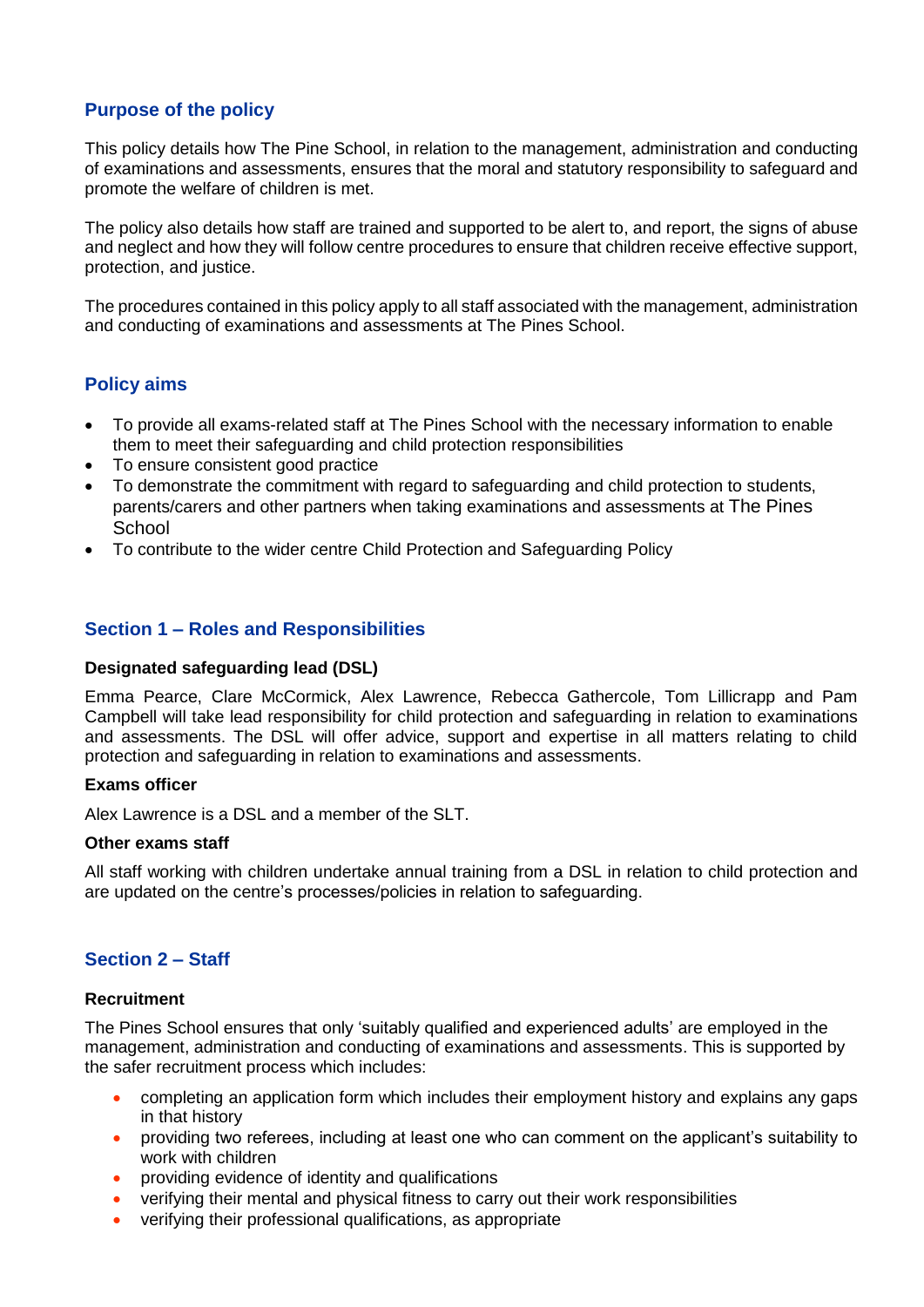- carrying out further additional checks, as appropriate, on candidates who have lived or worked outside of the UK, including (where relevant) any teacher sanctions or restrictions imposed by a European Economic Area professional regulating authority, and criminal records checks or their equivalent
- asking for written information about previous employment history and check that information is not contradictory or incomplete. We will seek references on all short-listed candidates, including internal candidates, before interview. We will scrutinise these and resolve any concerns before confirming appointments.
- if offered employment, be checked in accordance with the Disclosure and Barring Service (DBS) regulations as appropriate to their role. This will include:
	- $\circ$  an enhanced DBS check and a barred list check for those including unsupervised volunteers engaged in Regulated Activity
	- o an enhanced DBS check without a barred list check for all volunteers not involved in Regulated Activity but who have the opportunity of regular contact with children
	- $\circ$  ensuring that this member of staff has a subscription to the DBS Update Service (where relevant)
- if offered employment, provide evidence of their right to work in the UK
- be interviewed by a panel of at least two school leaders/governors, if shortlisted]

## **DBS check information**

All information on the checks carried out on those who are employed solely for the purpose of periodic exams-related activity, such as external invigilators/facilitators, will be recorded in the centre's single central record (SCR). Copies of these checks, where appropriate, will be held in individuals' personnel files.

## **Existing staff**

If there are concerns about an existing member of staff's suitability to work with children, all relevant checks will be carried out as if the individual was a new member of staff. This action will also be taken if an individual moves from a post that is not regulated activity to one that is.

Anyone who has harmed, or poses a risk of harm, to a child or vulnerable adult will be referred to the DBS:

- Where the 'harm test' is satisfied in respect of the individual (i.e., that no action or inaction occurred but the present risk that it could was significant)
- Where the individual has received a caution or conviction for a relevant offence
- If there is reason to believe that the individual has committed a listed relevant offence, under the Safeguarding Vulnerable Groups Act 2006 (Prescribed Criteria and Miscellaneous Provisions) Regulations 2009
- If the individual has been removed from working in regulated activity (paid or unpaid) or would have been removed if they had not left

# **Agency staff**

Written notification will be obtained from any agency or third-party organisation that it has carried out the necessary safer recruitment checks that we would otherwise perform. A check will also be performed to confirm that the person presenting themselves for work is the same person on whom the checks have been made.

# **Section 3 – Supporting staff**

All exams staff at The Pines School are made aware of the good practice guidelines and staff code of conduct in relation to child protection and safeguarding.

They are informed and updated on the contents of the centre Child Protection and Safeguarding Policy at during annual training. All staff are given a copy of all relevant Child Protection and Safeguarding documents.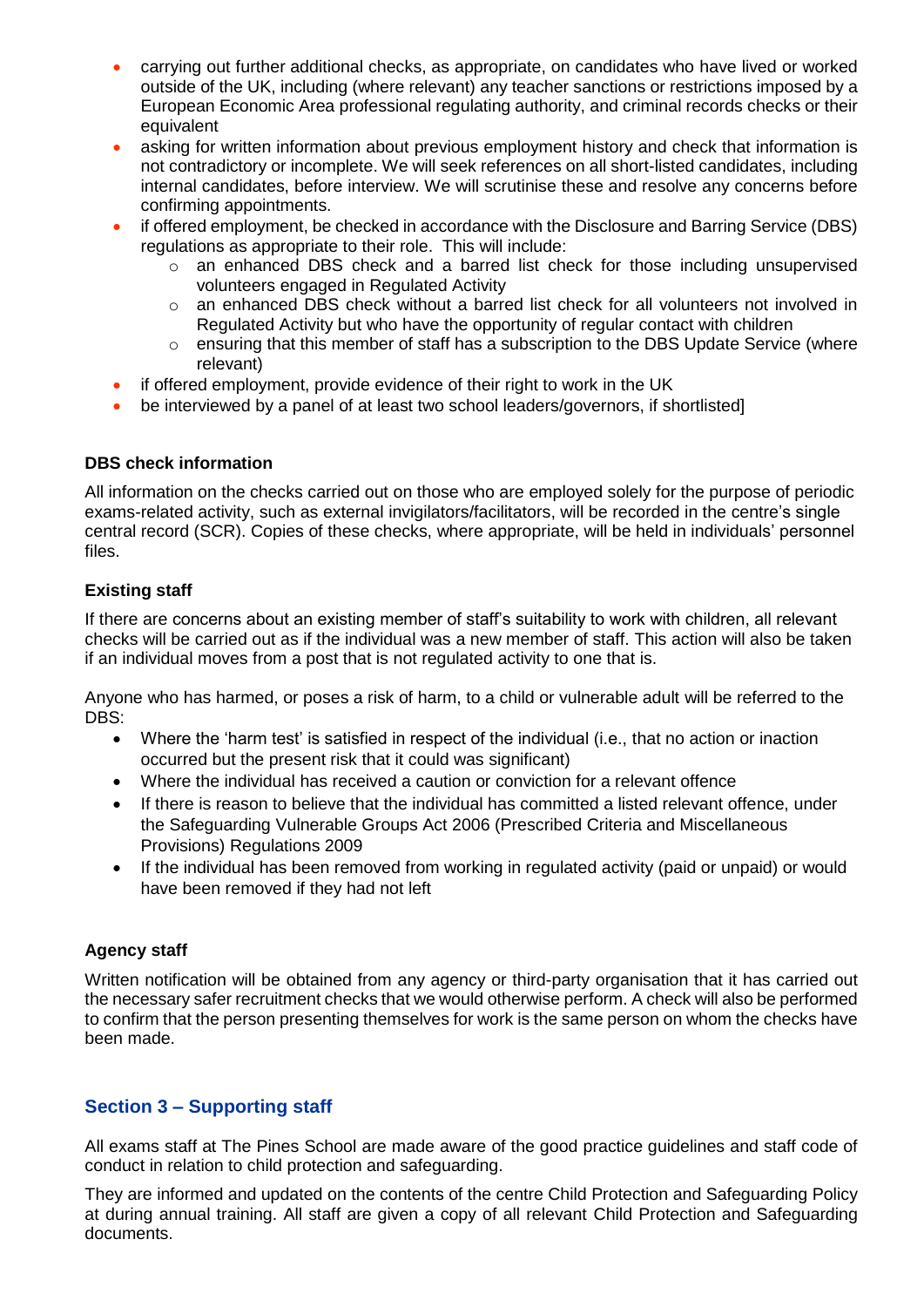## **Training/information delivered**

| Date delivered    | Details of training/information delivered    | Audience (e.g. invigilators, access arrangements<br>facilitators etc.)              |
|-------------------|----------------------------------------------|-------------------------------------------------------------------------------------|
| September<br>2021 | Safeguarding Update.<br><b>KCSIE Update.</b> | All school staff, including anyone who will<br>be involved with exams at any level. |
| Ongoing           | Safeguarding Update.<br><b>KCSIE Update.</b> | Any new member of staff as part of their<br>induction process.                      |
|                   |                                              |                                                                                     |

# **Section 4 – Areas covered**

All exams staff will be trained/updated on the following areas to ensure that they are complying with the centre policy on child protection and safeguarding:

- Abuse of position of trust
- Children who may be particularly vulnerable
- Children with special educational needs and disabilities or have mental health needs
- Early help
- Reporting attendance concerns
- Staff reporting concerns about a colleague or other adult who works with children (Whistleblowing)
- Complaints procedure
- Site security
- Confidentiality and information sharing
- Photography and images
- Child protection procedures
- Recognising abuse physical abuse, emotional abuse, sexual abuse and neglect
- Indicators of abuse
- Taking action
- If a member of staff or volunteer is concerned about a pupil's welfare
- If a pupil discloses to a member of staff or volunteer
- Bullying, peer on peer abuse and harmful sexual behaviour
- Peer on peer sexual violence and sexual harassment
- Youth produced sexual imagery
- Serious violence
- Child sexual exploitation (CSE) and child criminal exploitation (CCE)
- So-called 'honour based' abuse
- Female genital mutilation
- Forced marriage
- Protecting children from radicalisation and extremism
- Domestic abuse

# **Section 5 – Reporting**

The process for staff to report issues/concerns relating to child protection and safeguarding is:

To speak to a DSL and log all concerns on MyConcern. If a member of staff needs to make a complaint/report a colleague or other adult who works with children (whistleblowing), they should follow the Whistleblowing Policy.